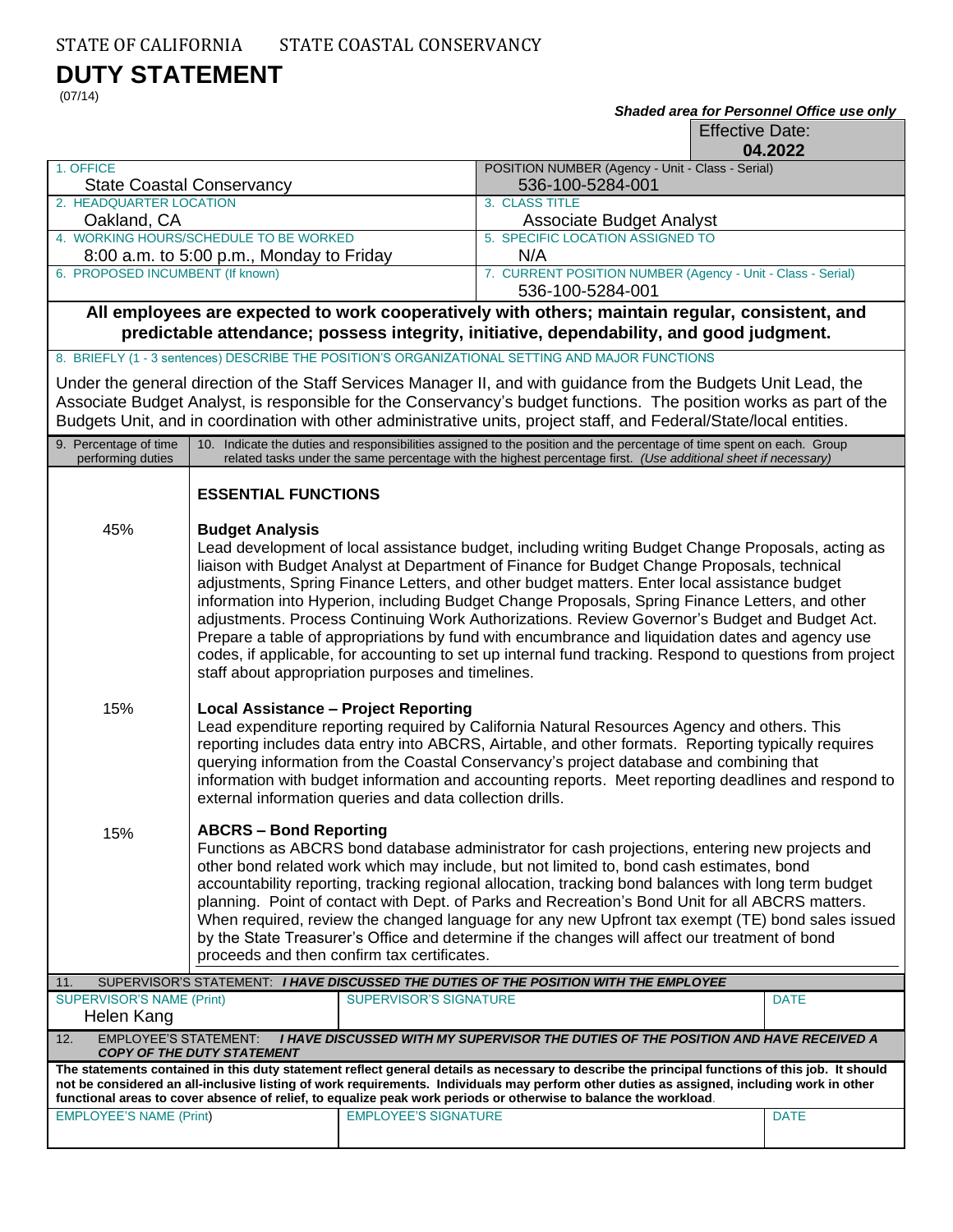### STATE OF CALIFORNIA DEPARTMENT OF GENERAL SERVICES **DUTY STATEMENT**

GS 907T (REV. 03/03)

| 9. Percentage of time<br>performing duties | 10. Indicate the duties and responsibilities assigned to the position and the percentage of time spent on each. Group<br>related tasks under the same percentage with the highest percentage first. (Use additional sheet if necessary)                                                                                                                                                                                                                                                                                                                                                                                                                                                                                                                                                                                                                                                                                                                                                                                                                                                                                                                                                                                                                                                                                                                                                                                                                                                                                                                         |
|--------------------------------------------|-----------------------------------------------------------------------------------------------------------------------------------------------------------------------------------------------------------------------------------------------------------------------------------------------------------------------------------------------------------------------------------------------------------------------------------------------------------------------------------------------------------------------------------------------------------------------------------------------------------------------------------------------------------------------------------------------------------------------------------------------------------------------------------------------------------------------------------------------------------------------------------------------------------------------------------------------------------------------------------------------------------------------------------------------------------------------------------------------------------------------------------------------------------------------------------------------------------------------------------------------------------------------------------------------------------------------------------------------------------------------------------------------------------------------------------------------------------------------------------------------------------------------------------------------------------------|
| 10%                                        | <b>Backup Duties</b><br>As part of the Budgets Team, provide backup for development and tracking of the Conservancy's<br>support budget. Prepare various Budget Schedules, budget calculations, budget documents,<br>reports, and supporting spread sheets. Prepare Budget Requests, Budget Revisions, Baseline<br>Budget Adjustments (BBAs) and Section 28.00 applications as needed. Enter, review, and correct<br>Hyperion data. Conduct retirement rate contribution adjustment & health and dental contribution<br>adjustments. Review and negotiate pro rata & SWCAP assessments. Review Governor's Budget<br>Galley including reporting of past year expenditures, current year adjustments and budget year<br>appropriation and allocation of expenditure changes. Track approved positions, including<br>reconciling and reporting position vacancies and salaries. Provide annual expenditure plan to<br>accounting to identify which support funding sources should be used for which expenses in the<br>support budget. Provide annual and monthly direction to Accounting staff on funding sources to be<br>used in the Plan of Financial Adjustments for payroll. Generate and share Fi\$CAL reports on actual<br>support budget expenditures and track support expenditures. Complete annual workforce allocation<br>documentation to justify support budget expenditures. Obtain and maintain information from<br>multiple databases and synthesize data when creating needed and/or requested reports (Tempo,<br>Project, spreadsheets, etc.). |
| 10%                                        | <b>Additional Items</b><br>Develop and negotiate annual Indirect Cost Rate Agreement with federal cognizant agency for the<br>purpose of support cost recoveries.                                                                                                                                                                                                                                                                                                                                                                                                                                                                                                                                                                                                                                                                                                                                                                                                                                                                                                                                                                                                                                                                                                                                                                                                                                                                                                                                                                                               |
|                                            | Analyze budget impacts of proposed legislation.                                                                                                                                                                                                                                                                                                                                                                                                                                                                                                                                                                                                                                                                                                                                                                                                                                                                                                                                                                                                                                                                                                                                                                                                                                                                                                                                                                                                                                                                                                                 |
|                                            | Participate and contribute to JEDI-related activities.                                                                                                                                                                                                                                                                                                                                                                                                                                                                                                                                                                                                                                                                                                                                                                                                                                                                                                                                                                                                                                                                                                                                                                                                                                                                                                                                                                                                                                                                                                          |
|                                            | Create/prepare training materials and assist with the training/onboarding of staff related to budgets.                                                                                                                                                                                                                                                                                                                                                                                                                                                                                                                                                                                                                                                                                                                                                                                                                                                                                                                                                                                                                                                                                                                                                                                                                                                                                                                                                                                                                                                          |
|                                            | Create, update, and maintain the Budgets Procedures Manual, as needed.                                                                                                                                                                                                                                                                                                                                                                                                                                                                                                                                                                                                                                                                                                                                                                                                                                                                                                                                                                                                                                                                                                                                                                                                                                                                                                                                                                                                                                                                                          |
|                                            | Assist Accounting, Contracts & Procurement, project staff, and other entities with Budgets related<br>questions and/or issues.                                                                                                                                                                                                                                                                                                                                                                                                                                                                                                                                                                                                                                                                                                                                                                                                                                                                                                                                                                                                                                                                                                                                                                                                                                                                                                                                                                                                                                  |
| <u>5 %</u><br>100%                         | <b>MARGINAL FUNCTIONS</b>                                                                                                                                                                                                                                                                                                                                                                                                                                                                                                                                                                                                                                                                                                                                                                                                                                                                                                                                                                                                                                                                                                                                                                                                                                                                                                                                                                                                                                                                                                                                       |
|                                            | May be tasked for special assignments from Executive Officers and Director of Fiscal Services for<br>special projects, research and information gathering, audits, and/or other external requests.                                                                                                                                                                                                                                                                                                                                                                                                                                                                                                                                                                                                                                                                                                                                                                                                                                                                                                                                                                                                                                                                                                                                                                                                                                                                                                                                                              |
|                                            | May be assigned to assist different administrative units when short-staffed or for cross-training<br>purposes.                                                                                                                                                                                                                                                                                                                                                                                                                                                                                                                                                                                                                                                                                                                                                                                                                                                                                                                                                                                                                                                                                                                                                                                                                                                                                                                                                                                                                                                  |
|                                            | Misc. project management as needed that may be in any of our regions, depending on staffing<br>needs.                                                                                                                                                                                                                                                                                                                                                                                                                                                                                                                                                                                                                                                                                                                                                                                                                                                                                                                                                                                                                                                                                                                                                                                                                                                                                                                                                                                                                                                           |
|                                            |                                                                                                                                                                                                                                                                                                                                                                                                                                                                                                                                                                                                                                                                                                                                                                                                                                                                                                                                                                                                                                                                                                                                                                                                                                                                                                                                                                                                                                                                                                                                                                 |
|                                            |                                                                                                                                                                                                                                                                                                                                                                                                                                                                                                                                                                                                                                                                                                                                                                                                                                                                                                                                                                                                                                                                                                                                                                                                                                                                                                                                                                                                                                                                                                                                                                 |
|                                            |                                                                                                                                                                                                                                                                                                                                                                                                                                                                                                                                                                                                                                                                                                                                                                                                                                                                                                                                                                                                                                                                                                                                                                                                                                                                                                                                                                                                                                                                                                                                                                 |
|                                            |                                                                                                                                                                                                                                                                                                                                                                                                                                                                                                                                                                                                                                                                                                                                                                                                                                                                                                                                                                                                                                                                                                                                                                                                                                                                                                                                                                                                                                                                                                                                                                 |
|                                            |                                                                                                                                                                                                                                                                                                                                                                                                                                                                                                                                                                                                                                                                                                                                                                                                                                                                                                                                                                                                                                                                                                                                                                                                                                                                                                                                                                                                                                                                                                                                                                 |
|                                            |                                                                                                                                                                                                                                                                                                                                                                                                                                                                                                                                                                                                                                                                                                                                                                                                                                                                                                                                                                                                                                                                                                                                                                                                                                                                                                                                                                                                                                                                                                                                                                 |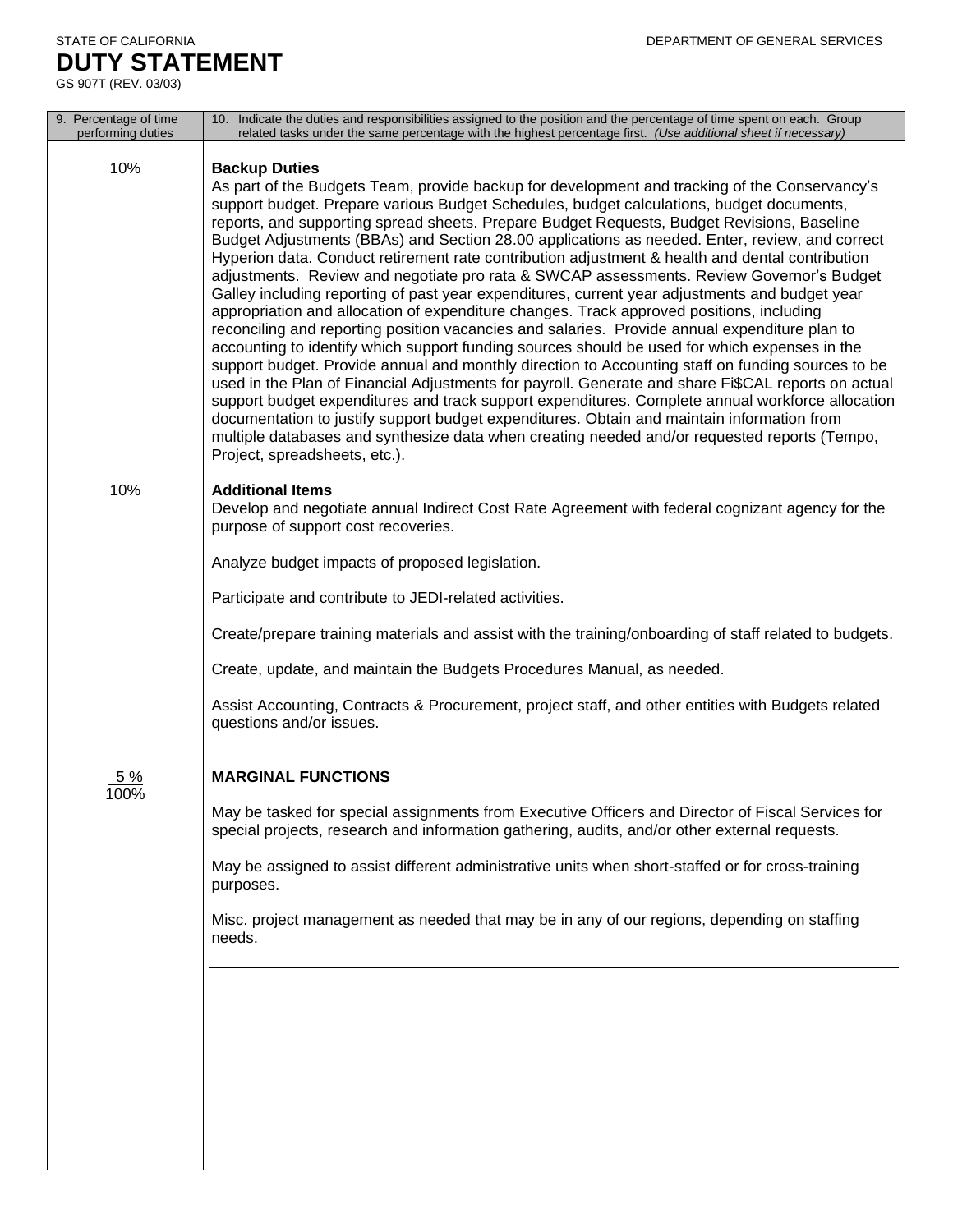### STATE OF CALIFORNIA DEPARTMENT OF GENERAL SERVICES **DUTY STATEMENT**

GS 907T (REV. 03/03)

| 9. Percentage of time<br>performing duties | 10. Indicate the duties and responsibilities assigned to the position and the percentage of time spent on each. Group<br>related tasks under the same percentage with the highest percentage first. (Use additional sheet if necessary)                                                                                                                                                                                                                                                                                                                                                                                                                                                                                                                                                                                                                                                                                                                                                                                                                                                                                                                                                                                                                                                                                                                                                                                                                                                                                                                                                                                                                                                                                                                                                                                                                                                                                                                                                                                                                                                                                                                                                                                                                                                                                                                                                                                                                                                                                                                                                                                                                                                                                                                                                                                                                               |
|--------------------------------------------|-----------------------------------------------------------------------------------------------------------------------------------------------------------------------------------------------------------------------------------------------------------------------------------------------------------------------------------------------------------------------------------------------------------------------------------------------------------------------------------------------------------------------------------------------------------------------------------------------------------------------------------------------------------------------------------------------------------------------------------------------------------------------------------------------------------------------------------------------------------------------------------------------------------------------------------------------------------------------------------------------------------------------------------------------------------------------------------------------------------------------------------------------------------------------------------------------------------------------------------------------------------------------------------------------------------------------------------------------------------------------------------------------------------------------------------------------------------------------------------------------------------------------------------------------------------------------------------------------------------------------------------------------------------------------------------------------------------------------------------------------------------------------------------------------------------------------------------------------------------------------------------------------------------------------------------------------------------------------------------------------------------------------------------------------------------------------------------------------------------------------------------------------------------------------------------------------------------------------------------------------------------------------------------------------------------------------------------------------------------------------------------------------------------------------------------------------------------------------------------------------------------------------------------------------------------------------------------------------------------------------------------------------------------------------------------------------------------------------------------------------------------------------------------------------------------------------------------------------------------------------|
|                                            | <b>KNOWLEDGE, SKILLS AND ABILITIES</b>                                                                                                                                                                                                                                                                                                                                                                                                                                                                                                                                                                                                                                                                                                                                                                                                                                                                                                                                                                                                                                                                                                                                                                                                                                                                                                                                                                                                                                                                                                                                                                                                                                                                                                                                                                                                                                                                                                                                                                                                                                                                                                                                                                                                                                                                                                                                                                                                                                                                                                                                                                                                                                                                                                                                                                                                                                |
|                                            | Knowledge of: Principles, practices, and trends of public and business administration,<br>governmental budgeting and accounting; financial structure, uniform accounting system, and<br>financial procedures of the State of California; purposes, functions, and fiscal organization of the<br>various State agencies; laws relating to financial administration of the State Government; principles<br>of public administration; principles of organization and management; principles and practices of<br>public finance, research techniques and statistical principles and procedures. Ability to: Reason<br>logically and creatively and utilize a variety of analytical techniques to resolve complex<br>governmental and managerial problems; develop and evaluate alternatives; analyze data and<br>present ideas and information effectively both orally and in writing; consult with and advise<br>administrators or other parties on a wide variety of subject-matter areas: gain and maintain the<br>confidence and cooperation of those contacted during the course of work; coordinate the work of<br>others, act as a team leader; and appear before legislative and other committees. Develop various<br>types of budget documents; analyze and solve difficult technical budget problems; establish and<br>maintain cooperative relationships with control agency staff and others contacted in the work;<br>speak and write effectively; analyze situations accurately and develop an effective course of action.<br>Establish and maintain cooperative and effective relations with those contacted in the course of<br>work; work effectively with Federal, State, and local agencies to ensure project compliance with<br>laws, regulations, and plans; balance and resolve conflicting needs between various uses of<br>coastal and San Francisco Bay Area resources, including agriculture, habitat, resource extraction,<br>and public recreation; mentor staff and lead teams to implement the programs and projects;<br>develop innovative solutions for difficult and complex projects utilizing a multitude of tools and<br>techniques; provide effective leadership to project team members to ensure timely completion of<br>projects by making effective use of team resources, resolving team conflicts, and maintaining open<br>communications; provide effective interagency policy coordination and technical input for projects<br>that involve multiple agencies and other governmental entities; communicate effectively on a one-<br>to-one basis and in group settings as well as presentations for the purpose of obtaining information<br>or presenting information that is clear and concise; and write effectively as in the preparation of<br>letters, reports, staff recommendations, contracts, and grant agreements. |
|                                            | <b>DESIRABLE QUALIFICATIONS</b>                                                                                                                                                                                                                                                                                                                                                                                                                                                                                                                                                                                                                                                                                                                                                                                                                                                                                                                                                                                                                                                                                                                                                                                                                                                                                                                                                                                                                                                                                                                                                                                                                                                                                                                                                                                                                                                                                                                                                                                                                                                                                                                                                                                                                                                                                                                                                                                                                                                                                                                                                                                                                                                                                                                                                                                                                                       |
|                                            | Excellent organizational skills.<br>Sound analytical skills at a professional level.<br>Attention to detail.<br>Experience working with the state budget process.<br>Proficiency designing and manipulating Microsoft Excel spreadsheets.<br>Positive attitude and highly motivated.<br>Ability to build and maintain positive professional relationships with colleagues.<br>Ability to analyze information and make decisions in a competent and timely manner.<br>Ability to work well with others and maintain good interpersonal relationships.<br>High level of accuracy with the ability to correct mistakes when needed.<br>Ability to ask effective questions, evaluates information, apply guidelines and procedures, and<br>make accurate and timely decisions.<br>Self-starter/takes initiative.<br>Ability to maximize utilization of computers to accomplish daily tasks.<br>Maintain regular and predictable attendance.                                                                                                                                                                                                                                                                                                                                                                                                                                                                                                                                                                                                                                                                                                                                                                                                                                                                                                                                                                                                                                                                                                                                                                                                                                                                                                                                                                                                                                                                                                                                                                                                                                                                                                                                                                                                                                                                                                                               |
|                                            | SPECIAL PERSONAL CHARACTERISTICS                                                                                                                                                                                                                                                                                                                                                                                                                                                                                                                                                                                                                                                                                                                                                                                                                                                                                                                                                                                                                                                                                                                                                                                                                                                                                                                                                                                                                                                                                                                                                                                                                                                                                                                                                                                                                                                                                                                                                                                                                                                                                                                                                                                                                                                                                                                                                                                                                                                                                                                                                                                                                                                                                                                                                                                                                                      |
|                                            | Demonstrated ability to act independently, open-mindedness, flexibility, and tact. Ability to work<br>cooperatively in a team environment and take direction from multiple sources (management, team<br>lead, Department of Finance, etc.). Be open to feedback with the ability to correct issues when<br>needed.                                                                                                                                                                                                                                                                                                                                                                                                                                                                                                                                                                                                                                                                                                                                                                                                                                                                                                                                                                                                                                                                                                                                                                                                                                                                                                                                                                                                                                                                                                                                                                                                                                                                                                                                                                                                                                                                                                                                                                                                                                                                                                                                                                                                                                                                                                                                                                                                                                                                                                                                                    |